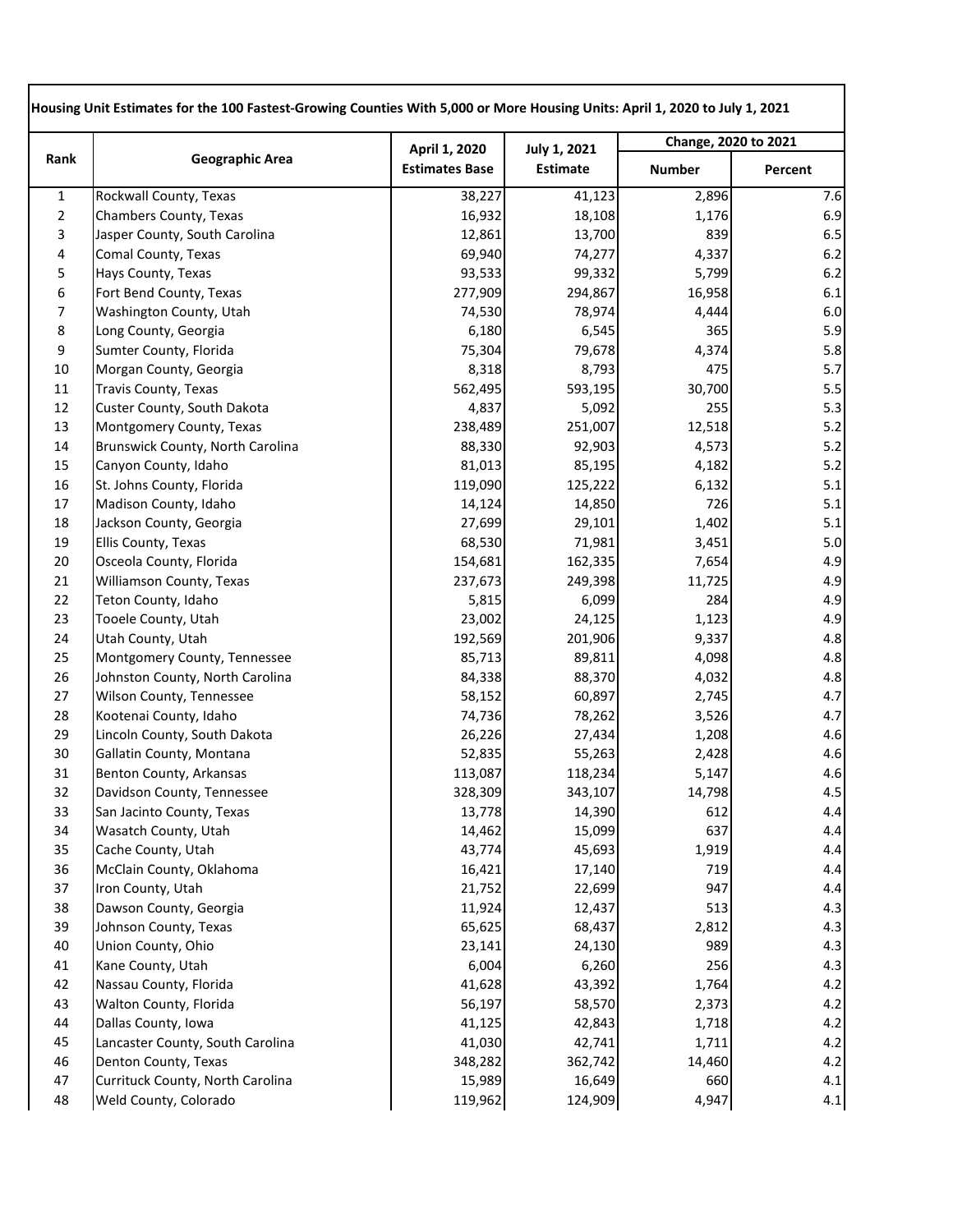| Rank | <b>Geographic Area</b>          | April 1, 2020         | <b>July 1, 2021</b><br><b>Estimate</b> | Change, 2020 to 2021 |         |
|------|---------------------------------|-----------------------|----------------------------------------|----------------------|---------|
|      |                                 | <b>Estimates Base</b> |                                        | <b>Number</b>        | Percent |
| 49   | Guadalupe County, Texas         | 64,482                | 67,121                                 | 2,639                | 4.1     |
| 50   | Collin County, Texas            | 403,477               | 419,966                                | 16,489               | 4.1     |
| 51   | Montgomery County, Virginia     | 41,135                | 42,813                                 | 1,678                | 4.1     |
| 52   | Flagler County, Florida         | 55,565                | 57,815                                 | 2,250                | 4.0     |
| 53   | Hancock County, Mississippi     | 22,340                | 23,240                                 | 900                  | 4.0     |
| 54   | Berkeley County, South Carolina | 93,623                | 97,382                                 | 3,759                | 4.0     |
| 55   | Lincoln County, North Carolina  | 37,170                | 38,660                                 | 1,490                | 4.0     |
| 56   | Liberty County, Texas           | 33,183                | 34,503                                 | 1,320                | 4.0     |
| 57   | Franklin County, North Carolina | 29,358                | 30,524                                 | 1,166                | 4.0     |
| 58   | Cabarrus County, North Carolina | 87,411                | 90,872                                 | 3,461                | 4.0     |
| 59   | <b>Burnet County, Texas</b>     | 23,436                | 24,357                                 | 921                  | 3.9     |
| 60   | Ada County, Idaho               | 196,901               | 204,585                                | 7,684                | 3.9     |
| 61   | New Kent County, Virginia       | 9,059                 | 9,410                                  | 351                  | 3.9     |
| 62   | Williamson County, Tennessee    | 91,134                | 94,657                                 | 3,523                | 3.9     |
| 63   | Bryan County, Georgia           | 16,703                | 17,348                                 | 645                  | 3.9     |
| 64   | Effingham County, Georgia       | 24,317                | 25,244                                 | 927                  | 3.8     |
| 65   | Paulding County, Georgia        | 59,173                | 61,417                                 | 2,244                | 3.8     |
| 66   | Barrow County, Georgia          | 30,019                | 31,151                                 | 1,132                | 3.8     |
| 67   | Elbert County, Colorado         | 9,805                 | 10,174                                 | 369                  | 3.8     |
| 68   | Washington County, Texas        | 16,838                | 17,469                                 | 631                  | 3.7     |
| 69   | Lee County, Alabama             | 74,857                | 77,656                                 | 2,799                | 3.7     |
| 70   | Jackson County, North Carolina  | 26,649                | 27,643                                 | 994                  | 3.7     |
| 71   | <b>Sussex County, Delaware</b>  | 142,282               | 147,545                                | 5,263                | 3.7     |
| 72   | St. Lucie County, Florida       | 147,884               | 153,312                                | 5,428                | 3.7     |
| 73   | Pinal County, Arizona           | 172,877               | 179,200                                | 6,323                | 3.7     |
| 74   | Greene County, Virginia         | 8,464                 | 8,770                                  | 306                  | 3.6     |
| 75   | Polk County, Florida            | 316,381               | 327,799                                | 11,418               | 3.6     |
| 76   | Greene County, Georgia          | 10,086                | 10,443                                 | 357                  | 3.5     |
| 77   | Caldwell County, Texas          | 16,379                | 16,956                                 | 577                  | 3.5     |
| 78   | Baldwin County, Alabama         | 124,148               | 128,519                                | 4,371                | 3.5     |
| 79   | Wakulla County, Florida         | 13,633                | 14,112                                 | 479                  | 3.5     |
| 80   | Jefferson County, Idaho         | 10,134                | 10,489                                 | 355                  | 3.5     |
| 81   | Fayette County, Tennessee       | 17,554                | 18,158                                 | 604                  | 3.4     |
| 82   | Douglas County, Colorado        | 135,643               | 140,236                                | 4,593                | 3.4     |
| 83   | Maury County, Tennessee         | 43,143                | 44,596                                 | 1,453                | 3.4     |
| 84   | Tangipahoa Parish, Louisiana    | 56,685                | 58,591                                 | 1,906                | 3.4     |
| 85   | Brazoria County, Texas          | 141,492               | 146,180                                | 4,688                | 3.3     |
| 86   | Hamilton County, Indiana        | 135,064               | 139,519                                | 4,455                | 3.3     |
| 87   | Rutherford County, Tennessee    | 131,216               | 135,532                                | 4,316                | 3.3     |
| 88   | Forsyth County, Georgia         | 87,581                | 90,456                                 | 2,875                | 3.3     |
| 89   | Santa Rosa County, Florida      | 75,854                | 78,344                                 | 2,490                | 3.3     |
| 90   | Kent County, Delaware           | 72,707                | 75,086                                 | 2,379                | 3.3     |
| 91   | Twin Falls County, Idaho        | 34,693                | 35,826                                 | 1,133                | 3.3     |
| 92   | Horry County, South Carolina    | 203,702               | 210,311                                | 6,609                | 3.2     |
| 93   | Durham County, North Carolina   | 144,558               | 149,204                                | 4,646                | 3.2     |
| 94   | Chaffee County, Colorado        | 10,921                | 11,271                                 | 350                  | 3.2     |
| 95   | Lubbock County, Texas           | 132,210               | 136,444                                | 4,234                | 3.2     |
| 96   | Berkeley County, West Virginia  | 50,868                | 52,496                                 | 1,628                | 3.2     |